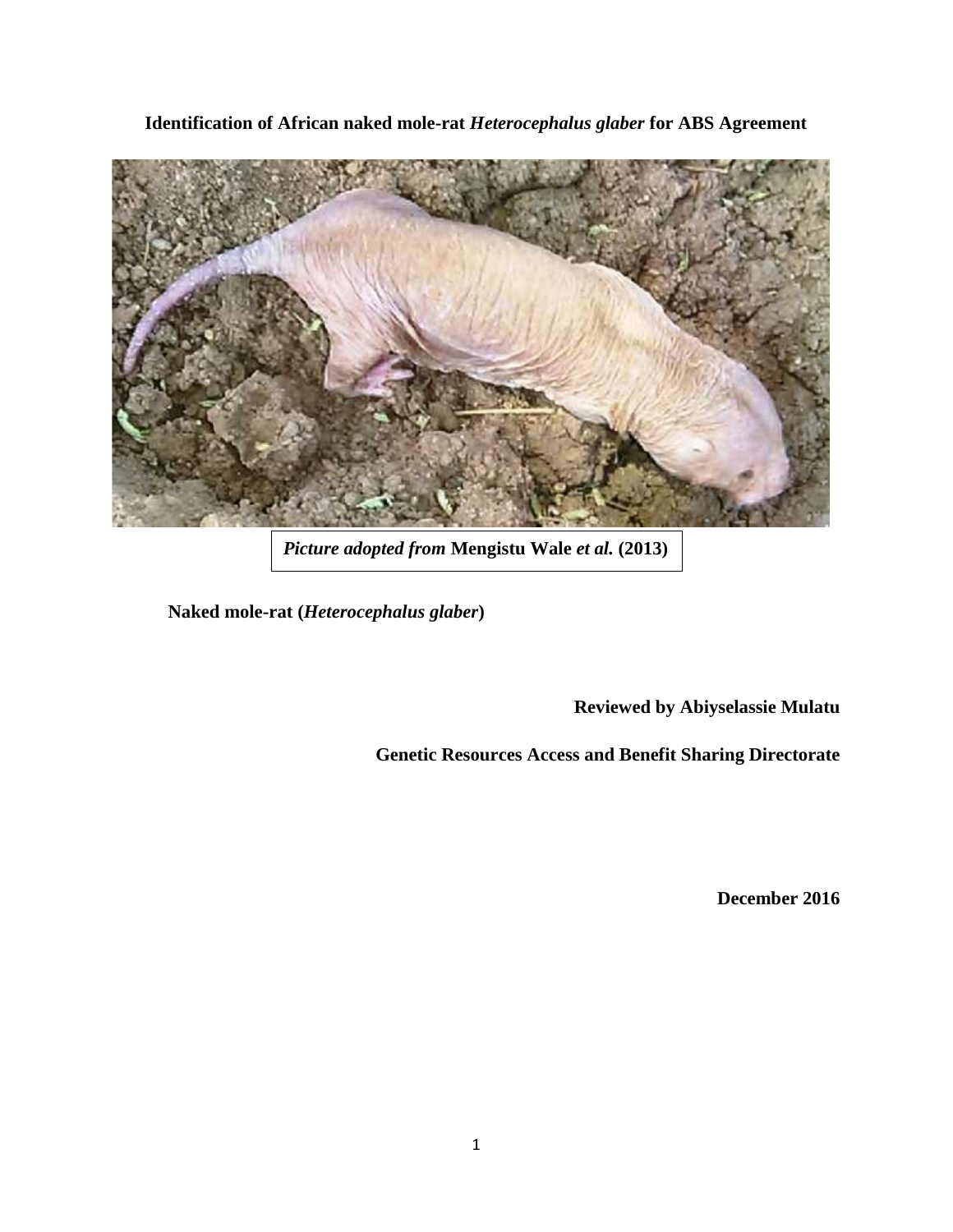# **1. Introduction**

Ethiopia has a legal framework for the implementation of the Access and Benefit Sharing (ABS). The laws regarding the National Access and Benefit Sharing legal framework are the Proclamation on Access to Genetic Resources and Community Knowledge and Community Right Proclamation No. 482/2006 and Regulation No.169/2009. The Ethiopian Biodiversity Institute (EBI) is the National Competent Authority which has established a directorate, Genetic Resources Access and Benefit Sharing (ABS Directorate) since 2012. This directorate plays vital role in the implementation of the Nagoya Protocol on the Access to Genetic Resources (and Associated Traditional Knowledge) and the Fair and Equitable Sharing of Benefits arising from their Utilization to the Convention on Biological diversity (CBD). Using the above-mentioned laws, Ethiopia has implemented the CBD 3<sup>rd</sup> objective of Access and Fair and equitable benefit Sharing of the Genetic Resources and Associated Traditional Knowledge.

Plants and animals are undoubtedly the basis of many bioprospecting opportunities around the world. Although the bioprospecting potential of animals has been little explored, compared to plants, available studies show that animal genetic resources are highly promising in the search for new drugs of medical or pharmaceutical interest. Ethiopia is rich in animal biodiversity from which it can be benefited by providing to bioprospecting companies.

In this line Access and Benefit Sharing Directorate of EBI has taken the initiative to introduce the potential genetic resources for bioprospecting. Therefore, the aim of this review is to introduce the really bizarre looking animal and economically important rodent pest from the Horn of Africa which is known as East African naked mole-rat, *Heterocephalus glaber*. Science News (2013) named the naked mole-rat "Vertebrate of the Year" for 2013.

The East African naked mole-rats, *Heterocephalus glaber*, belong to the mammalian Order Rodentia. The naked mole-rat *(Heterocephalus glaber)* also known as the sand puppy or desert mole rat, is a burrowing rodent native to parts of East Africa and is the only species currently classified in the genus *Heterocephalus* (Woods and Kilpatrick, 2005).

#### **2. Description of the animal**

There are approximately 30 different kinds of mole rats. The best known is the naked mole rat. Naked mole-rats have little/no body hair (hence the common name, naked mole rat). The only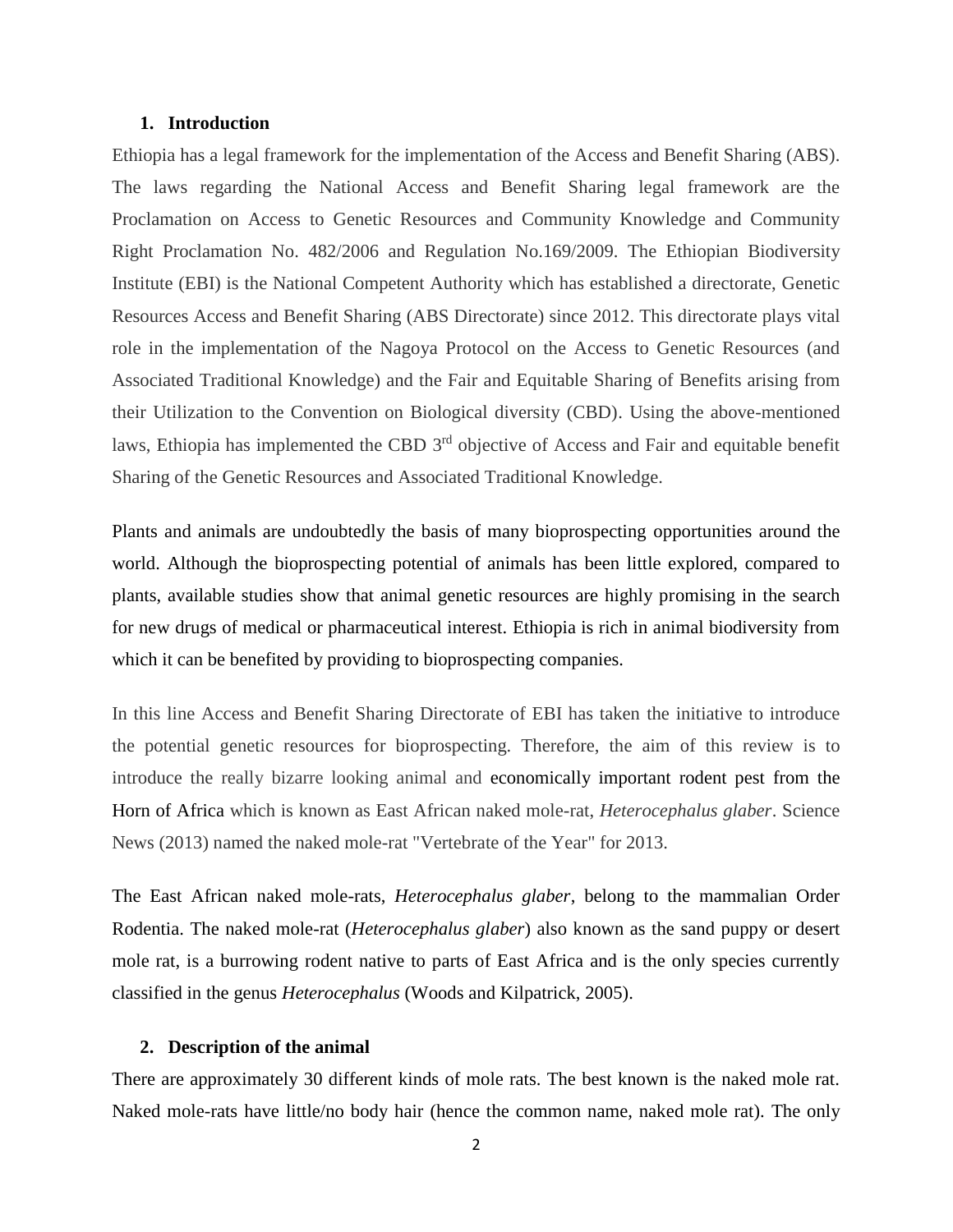hairs that can be found are touch-sensitive hairs which they use for feeling their way through their tunnels. Naked mole-rats have cylindrical bodies with short limbs and very loose skin. It has a purplish brown back and tail. The skin is wrinkled and loose, which helps them to turn in compact spaces or squeeze through the tiniest of tunnels. And, it can easily walk on top of and around its friends (Wikipedia, 2015).

The naked mole rat's tube-shaped body is 8 to 10 cm long. Its skinny tail adds 3 to 5 cm of length. It weighs 30 to 35 grams but the queens are larger and may weigh well over 50 grams, the largest reaching 80 grams. The naked mole rat has small eyes and small holes for ears. Its large incisors stick out beyond its mouth (Wikipedia, 2015).

As they are well-adapted to their underground existence, their eyes are quite small, and their visual acuity is poor. They have small holes for ears. Their legs are thin and short; however, they are highly adept at moving underground and can move backward as fast as they can move forward. Their large, protruding teeth are used to dig and their lips are sealed just behind the teeth, preventing soil from filling their mouths while digging (Wikipedia, 2015).

#### **3. Diet / Food habits**

Naked mole rats are exclusively fossorial rodents and spend all of its life underground. They spend much time digging for food with their constantly growing long incisors. They also dig, randomly, in order to find food - roots and tubers from above ground plants. They eat the underground parts, particularly the succulent tubers of the arid growing plant species. They have adapted to survive in the desert by extracting their liquid needs solely from plants. In the wild, they survive on long roots and fat tubers from the grassland plants above and vegetation (DSI, 2014). Naked mole-rats have high densities of gut fauna that aid in digestion of their indigestible higher cellulose diet. They also regularly practice coprophagy, the reingestion of feces, which allows them to maximize their uptake of nutrients from their food (Wikipedia, 2015).

# **4. Geographic range**

The species African naked mole-rat (*Heterocephalus glaber*) has a wider range of distribution. It is found throughout most of Somalia, central Ethiopia, and much of northern and eastern Kenya (Jarvis and Sherman, 2002). The species has also been recorded from Djibouti of an altitudinal range of 400 to 1,500 m a.s.l. (Pearch *et al*., 2001 cited in Maree and Faulkes, 2008).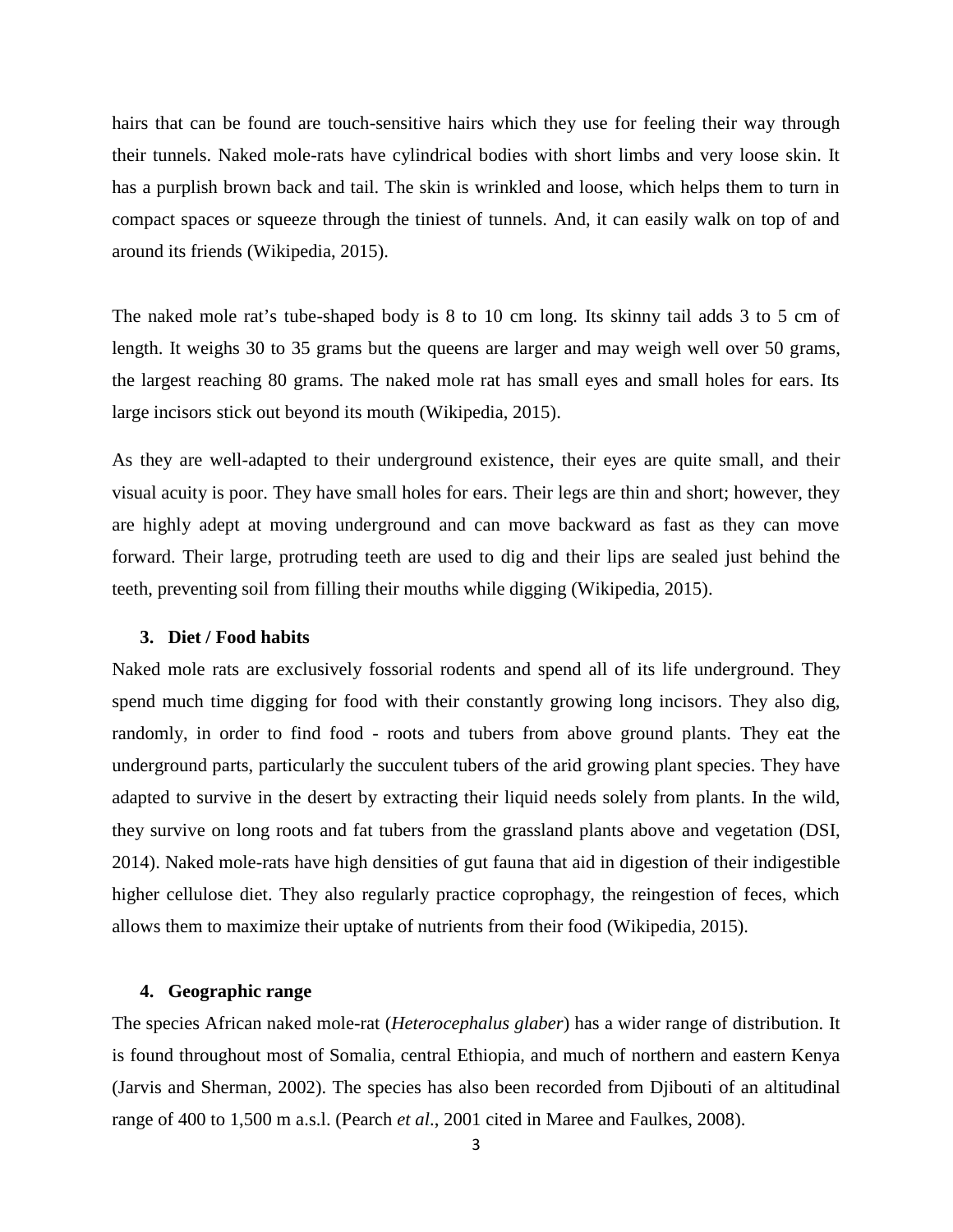The naked mole-rat is native to the drier parts of the tropical grasslands of East Africa, predominantly southern Ethiopia, Kenya, and Somalia (Sherman *et al.*, 1991). Clusters averaging 75 to 80 individuals live together in complex systems of burrows in arid African deserts. In Ethiopia, it is found in Oromia Region of Mizan Teferi, Babille and Fadis of Eastern Hararghe, and Somali Region of Ethiopia (Mengistu Wale *et al.*, 2016).

*Heterocephalus glaber* was identified as a widely distributed pest rodent in the study sites of Dire Dawa Administration, Eastern Ethiopia (Mohammed Kasso, 2013). Mengistu Wale *et al.* (2016) found out that 92% of the Eastern Ethiopian communities in the Eastern Harerghe Zone and Dire Dawa City Administration considered the naked mole-rat as a pest. Naked mole-rat is fairly common in many of the above-mentioned sites despite variation in abundance of their molehill.

#### **5. Habitat and Ecology**

The Naked mole rats species is subterranean i.e. they live underground in arid regions. They occupy dry grasslands and savannas in Ethiopia, Kenya, Djibouti, and Somalia. In these East African countries, they make their underground homes. Naked mole-rats live in arid habitats, characterized by high temperatures and low and irregular rainfall, which generally average 200- 400 mm/year. They are found most frequently in hard, consolidated, lateritic loams, although they can live in fine sand, pure gypsum, and laterite (Jarvis and Sherman, 2002).

Naked mole rats live in mazes of tunnels. The tunnel systems built by naked mole-rats can stretch up to 3 to 5 kilometres in cumulative length. Each tunnel system has rooms with specific purposes. These include kitchen, toilet, and nesting chambers. Naked mole rats store food in kitchen chambers. All colony members use the toilet chamber for waste (Dawkins, 2006).

## **6. Behavior**

Naked mole-rats are the first and only mammals known to have a colony structure similar to that of social insects such as ants, termites, bees and wasps. This is known as eusociality or eusocial behavior. They are eusocial and live in groups (colonies) that are comprised of one breeding female (Queen), one to three breeding males, and hormonally-suppressed, non-reproducing workers. Each colony acts similar to a hive of bees. They are extremely dependent on one another for survival. They work together to help their colony flourish (Jarvis, 1981; DSI, 2014).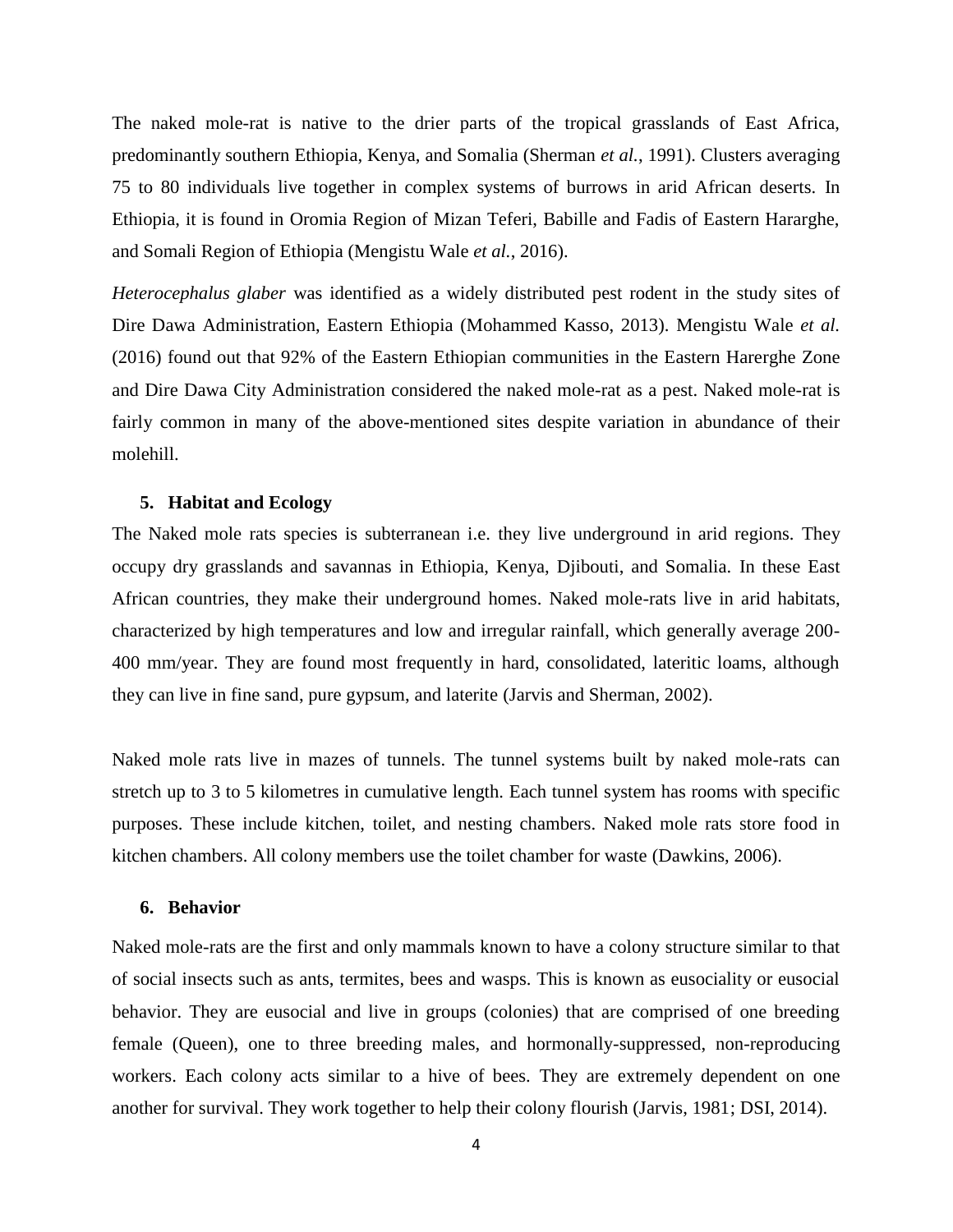These eusocial species are living in colonies averaging between 75 and 80 animals per colony and yet some have up to 300. The colonies are extended family groups, with overlapping generations. The queen rules the land of the large colony. Responsibilities of workers are assigned based on the hierarchical ranking of the animal. Workers care for the queen and her young; find food for the entire colony; and expand the tunnel system (by one worker digging at the front using its strong teeth and other workers lining up nose to tail). Large, strong soldiers protect the colony and threaten invaders and predators. The social structure is fragile and the loss of one animal can change the duties of many (Jarvis and Bennett, 1993; Bennett and Faulkes, 2000; DSI, 2014).

## **7. Reproduction and Life span**

Reproduction is restricted to a single reproductive female i.e. the queen, and at most three breeding males (usually one or two). Non-breeders (which are sociologically suppressed by aggressive behaviours of the dominant female) help care for and defend the reproductive animals and young. The non-breeding animals maintain and defense of the colony burrow system (Jarvis and Sherman, 2002). The species has a gestation length of 66 to 74 days, after which between one and 28 young are born. Females can bear litters every 76 to 84 days, and wild females regularly bear more than 50 pups per year in 4 or 5 litters (Jarvis and Sherman, 2002).

African naked mole-rat (*Heterocephalus glaber*) is a relatively long-lived species in captivity; females living up to 23 years, and males to up to 28 years (Sherman and Jarvis, 2002).

# **8. Scientific researches on** *Heterocephalus glaber*

# **8.1. Pain sensitivity**

The skin of naked mole-rats lacks a key neurotransmitter called substance P that is responsible in mammals for sending pain signals to the central nervous system. The naked mole-rats feel no pain when they are exposed to acid or capsaicin. When they are injected with substance P, however, the pain signaling works as it does in other mammals, but only with capsaicin and not with acids. This is proposed to be an adaptation to the animal living in high levels of carbon dioxide due to poorly ventilated living spaces, which would cause acid to build up in their body tissues (Park, 2008). Petherick (2008) reported that nasty stimuli including acid and capsaicin,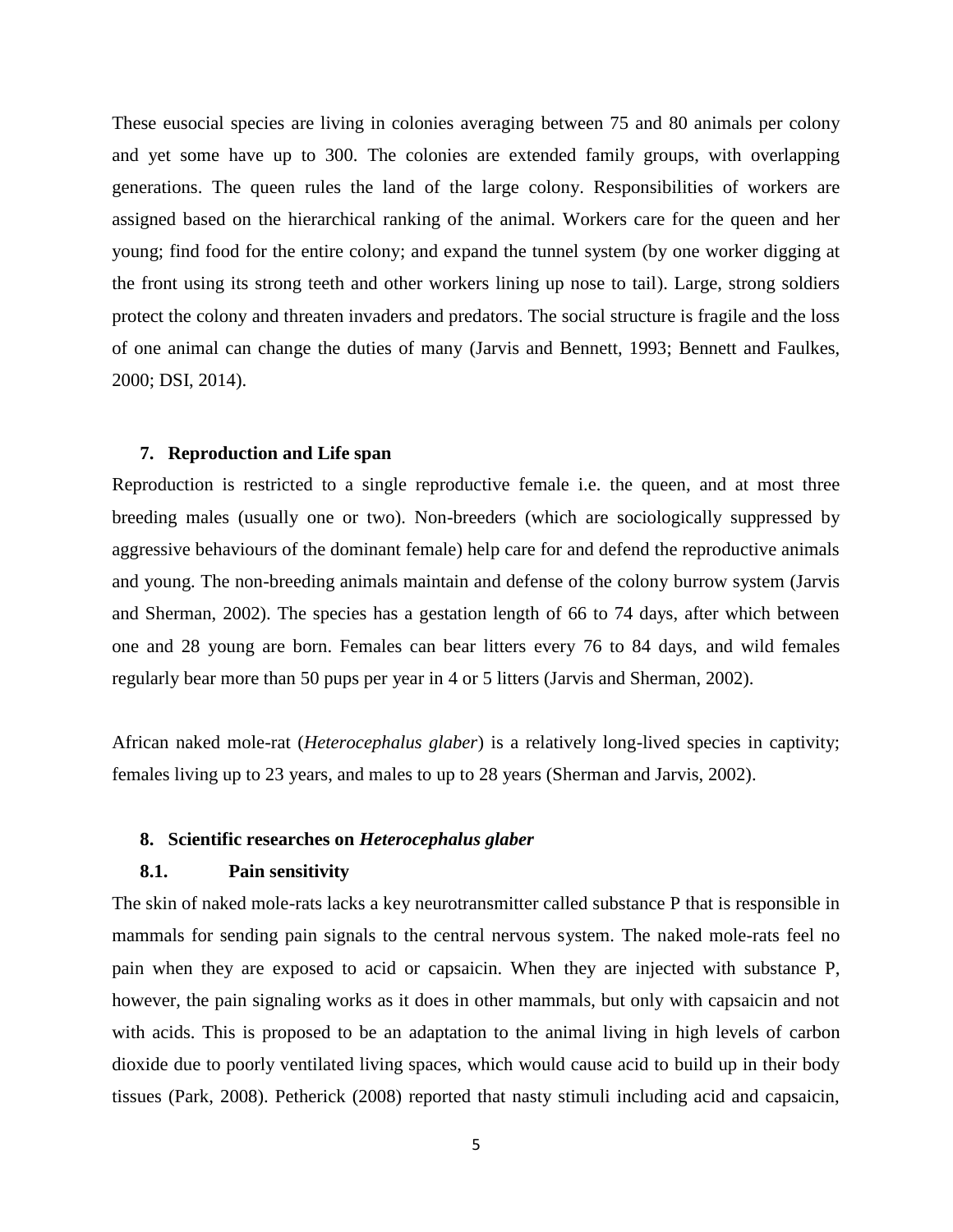the ingredient in chilli peppers that causes a burning sensation in many animals did not bother the naked mole rats. These mole-rats are also odd in that their skin, when inflamed, does not become hypersensitive when exposed to unpleasantly hot objects, even though they react to excessive heat in the same way that other mammals do.

The African naked mole rat is being targeted for its resistance to pain inflicted by acid. German researchers have discovered why it is immune to feeling pain on its skin and they now bears vast implications for analgesic drug research-bringing new hope to chronic pain sufferers. Its protein can also be used as a local anesthetic in dentistry (Bishton, 2012). Naked mole-rats' substance P deficiency has also been tied to their lack of the histamine-induced itching and scratching behavior typical of rodents (John *et al.*, 2010).

## **8.2. Resistance to cancer**

Cancer has not so far been detected or observed in the naked mole-rat. Recent studies have suggested that its cells possess anti-tumour capabilities that are not present in other rodents or in humans. Naked mole-rats are highly resistant to cancer or tumours (Buffenstein, 2008). A potential mechanism that averts cancer is an "over-crowding" gene, p16, which prevents cell division once individual cells come into contact (known as "contact inhibition"). The cells of most mammals, including naked mole-rats, undergo contact inhibition via the gene p27 which prevents cellular reproduction at a much higher cell density than p16 does. The combination of p16 and p27 in naked mole-rat cells is a double barrier to uncontrolled cell proliferation, one of the hallmarks of cancer (Seluanov *et al*., 2009). Blind mole-rats *Spalax golani* and *Spalax judaei* also appear to be immune to cancer but by a different mechanism (Cormier, 2012).

#### **7.3. Longevity and Anti-ageing**

Naked mole rats (*Heterocephalus glaber*) are the longest-living rodents known, with a maximum lifespan of 30/31 years - 5 times longer than expected on the basis of body size, i.e. an extraordinarily long-lived for a rodent of its size (Edrey *et al.*, 2011; HAGR, 2014) and holds the record for the longest living rodent (Buffenstein and Jarvis, 2002; Buffenstein, 2005) and maintain healthy vascular function longer in their lifespan than shorter-living rats (Csiszar, 2007). The reason for their longevity is debated, but is thought to be related to their ability to substantially reduce their metabolism during hard times, and so prevent aging-induced damage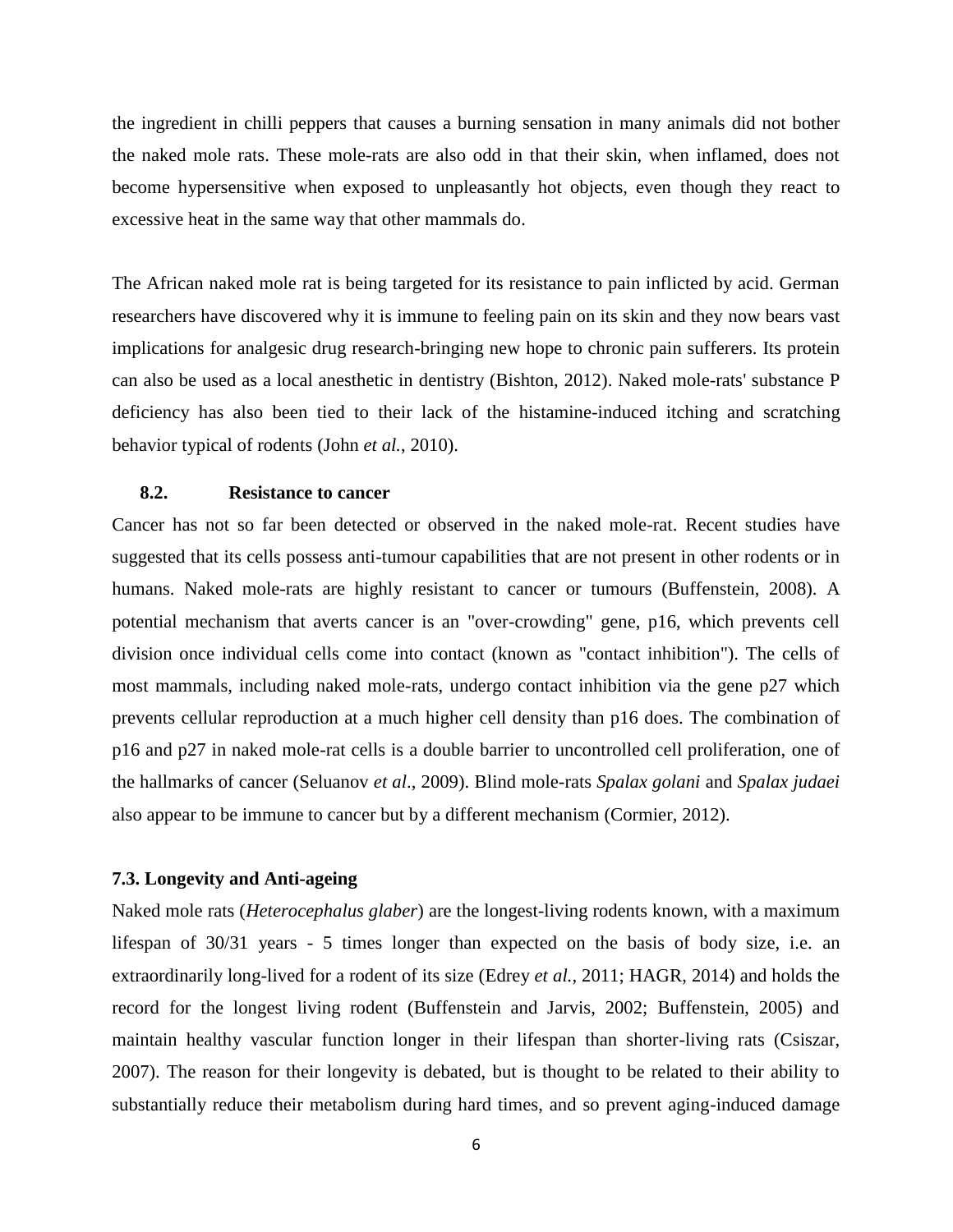from oxidative stress. This has been referred to as "living their life in pulses" (Science Daily, 2007). Their longevity has also been attributed to "protein stability" (Pérez *et al.*, 2009). For at least 80% of their lives they maintain normal activity, body composition, and reproductive and physiological functions with no obvious age-related increases in morbidity or mortality rate. Their long lifespan is attributed to sustained good health and pronounced cancer resistance. Clearly physiological and biochemical processes in this species have evolved to dramatically extend both their good health and lifespan (Edrey *et al.*, 2011).

For the first time, scientists, in partnership with The Genome Analysis Centre (TGAC), Norwich, have sequenced the genome of the naked mole rat to understand its longevity and resistance to diseases of ageing. Researchers will use the genomic information to study the mechanisms thought to protect against the causes of ageing, such as DNA repair and genes associated with these processes. Because of their extraordinary longevity, an international effort was put into place to sequence the genome of the naked mole-rat. Further transcriptome sequencing revealed genes related to mitochondria and oxidation reduction processes to have high expression levels in the naked mole-rat when compared to mice, which may contribute to their longevity (Yu *et al.*, 2011). Surprisingly, they have high levels of oxidative stress and relatively short telomeres, yet they are extremely and inexplicably resilient when subjected to cellular stressors and appear capable of sustaining both their genomic and protein integrity under hostile conditions. Elucidating these mechanisms will provide useful information for enhancing human life and healthspan, making the naked mole rat a true "supermodel" for aging research and resistance to chronic age-associated diseases (Edrey *et al.*, 2011). Telemetry is used by scientists as an ideal method to unravel the mystery of naked mole-rats (DSI, 2014).

# **8. Conservation status and threat**

Naked mole-rats are not threatened. They are widespread and numerous in the drier regions of East Africa (IUCN, 2001; Maree and Faulkes, 2008). It is regarded as pest as it does eat crops such as cassava and sweet potatoes, which are both important agricultural products. Farmers usually kill the entire colony of naked mole-rats by pouring hot water onto their tunnels so as to protect crop damage. Mengistu Wale *et al.* (2016) identified factors such as agricultural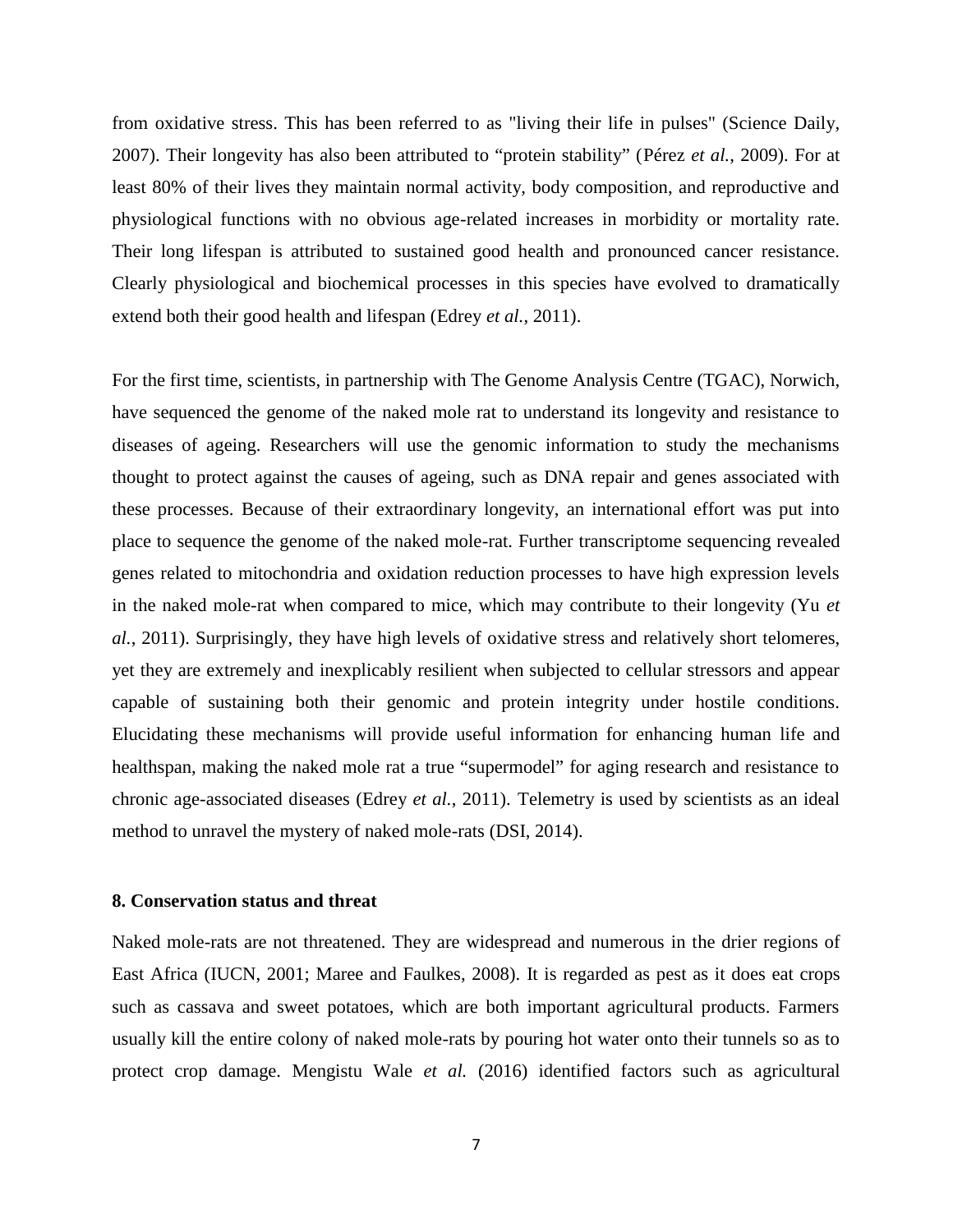expansion, human killing and lack of awareness about this important genetic resource as the main threats of naked mole-rat.

### **9. Conclusion and Recommendation**

The exploitation of animal genetic resources requires a careful strategy that allows the sustainability of the species exploited, since the exploitation of fauna in medicinal bioprospecting can result in overharvesting of target organisms. Although naked mole-rats are not threatened at present, they might in the future be experiencing the threat through use and utilization by consumers and bioprospectors. In view of this reality, economic development associated with animal bioprospecting should be preceded by a broad discussion of the conservation of biodiversity and the sustainable management of these genetic resources.

# **References**

- Bennett, N.C. and Faulkes, C.G. (2000). **African mole-rats: ecology and eusociality.** Cambridge Univ Press, Cambridge.
- Bishton, D. (2012). Naked molerats could help pain research. Sci-Tech.DW.COM. Retrieved from http://www.dw.com/en/naked-mole-rats-could-help-pain-research/a-15644310.
- Buffenstein, R. (2005). The naked mole-rat: a new long-living model for human aging research. A Review. *J. Gerontol. A. Biol. Sci. Med. Sci.* **60**:1369-1377.
- Buffenstein, R. (2008). Negligible senescence in the longest living rodent, the naked mole-rat: Insights from a successfully aging species. *J.Comp. Physiol. B.* **178** (4): 439–445.
- Buffenstein, R. and Jarvis, J.U. (2002). The naked mole rat—A new record for the oldest living rodent. *Sci. Aging Knowl. Environ.* **21**: p. pe7.
- Cormier, Z. (2012). Blind mole rats may hold key to cancer. Retrieved from (http://www.nature.com/news/blind-mole-rats-may-hold-key-to-cancer-1.11741) at November 15, 2012. Nature News. Nature Publishing Group.
- Csiszar, A., Labinskyy, N., Orosz, Z., Xiangmin, Z., Buffenstein, R. and Ungvari, Z. (2007). Vascular aging in the longest-living rodent, the naked mole rat. *American Journal of Physiology: Heart and circulatory Physiology* **293** (2): H919–H927.
- Data Sciences International (DSI) (2014). Uncovering the secrets of the naked mole-rat. Retrieved from http://www.datasci.com/solutions/thermoregulation/uncovering-thesecretsof-the-naked-mole-rat. DataScience.com at Retrieved February 9, 2015.
- Dawkins, R. (2006). **The Selfish Gene** (30<sup>th</sup> Anniversary ed.). Oxford University Press.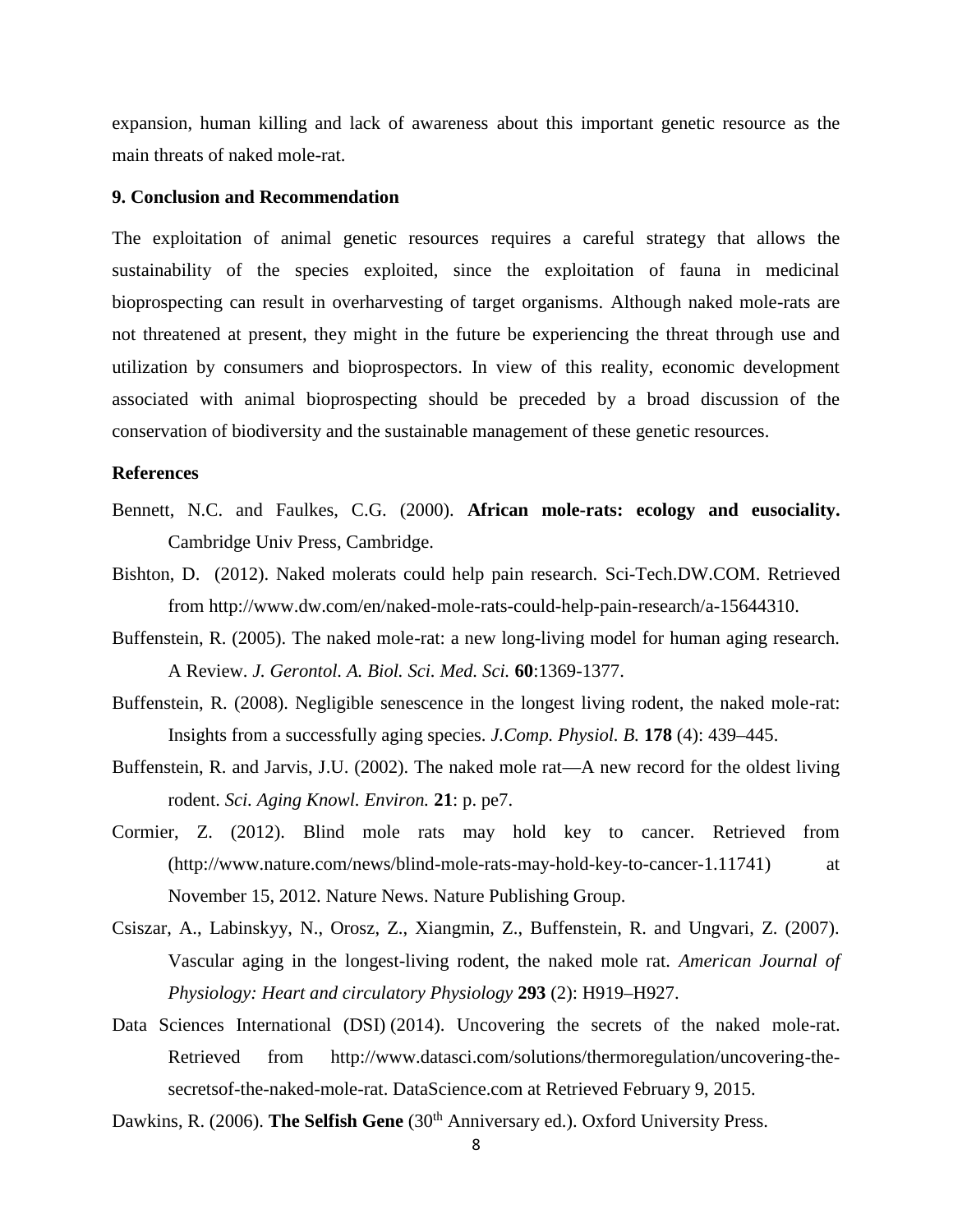- Edrey, Y.H., Hanes, M. Pinto, M., Mele, J. and Buffenstein, R. (2011). Successful Aging and Sustained Good Health in the Naked Mole Rat: A Long-Lived Mammalian Model for Biogerontology and Biomedical Research. *Institute for Laboratory Animal Research (ILAR) Journal* **52** (1): 41-53.
- Human Ageing Genomic Resources (HAGR) (2014). Naked mole-rat (*Heterocephalus glaber*) longevity, ageing, and life history. An age entry for *Heterocephalus glaber* by Rochelle Buffenstein. An Age: The Animal Ageing and Longevity Database. Retrieved from (http://genomics.senescence.info/species/entry.php?species=Heterocephalus\_glaber) at 2013-11-07.
- International Union for Conservation of Nature and Natural Resources (IUCN) (2001). Red list categories. Version 3.1. IUCN Species Survival Commission, IUCN, Gland, Switzerland. International Union for Conservation of Nature Red List: *Heterocephalus Glaber* listed as "least concern".
- Jarvis, J.U.M. (1981). Eusociality in a mammal cooperative breeding in naked mole-rat *Heterocephalus glaber* colonies. *Science* **212**:571–573.
- Jarvis, J.U.M. and Bennett, N.C. (1993). Eusociality has evolved independently in two genera of bathyergid mole-rats – but occurs in no other subterranean mammal. *Behav. Ecol. Sociobiol.* **33**:253–260.
- Jarvis, J.U.M. and Sherman, P.W. (2002). *Heterocephalus glaber*. American Society of Mammalogists. *Mammalian Species* **706:** 1–9.
- John, S.E, Blass, G.R. Lewin, G.R. and Park, T.J. (2010). Absence of histamine-induced itch in the African naked mole-rat and rescue by Substance P. (http://www.molecularpain.com/content/6/1/29). *Molecular Pain* **6** (1): 29.
- Maree, S. and Faulkes, C. (2008). *Heterocephalus glaber*. The IUCN Red List of Threatened Species:T9987A13031375. Retrieved from http://dx.doi.org/10.2305/IUCN.UK..RLTS. T9987A13031375.en at 13 April 2016.
- Mengistu Wale, Abeje Kassie and Tesfu Fekensa (2016). Assessment of naked mole-rat distribution and threats in Eastern Ethiopia. *Journal of Coastal Life Medicine* **4** (8): 655- 658.
- Mohammed Kasso (2013). Pest rodent species composition, level of damage and mechanism of control in Eastern Ethiopia. *International Journal of Innovation and Applied Studies* **4**(3): 502-511.